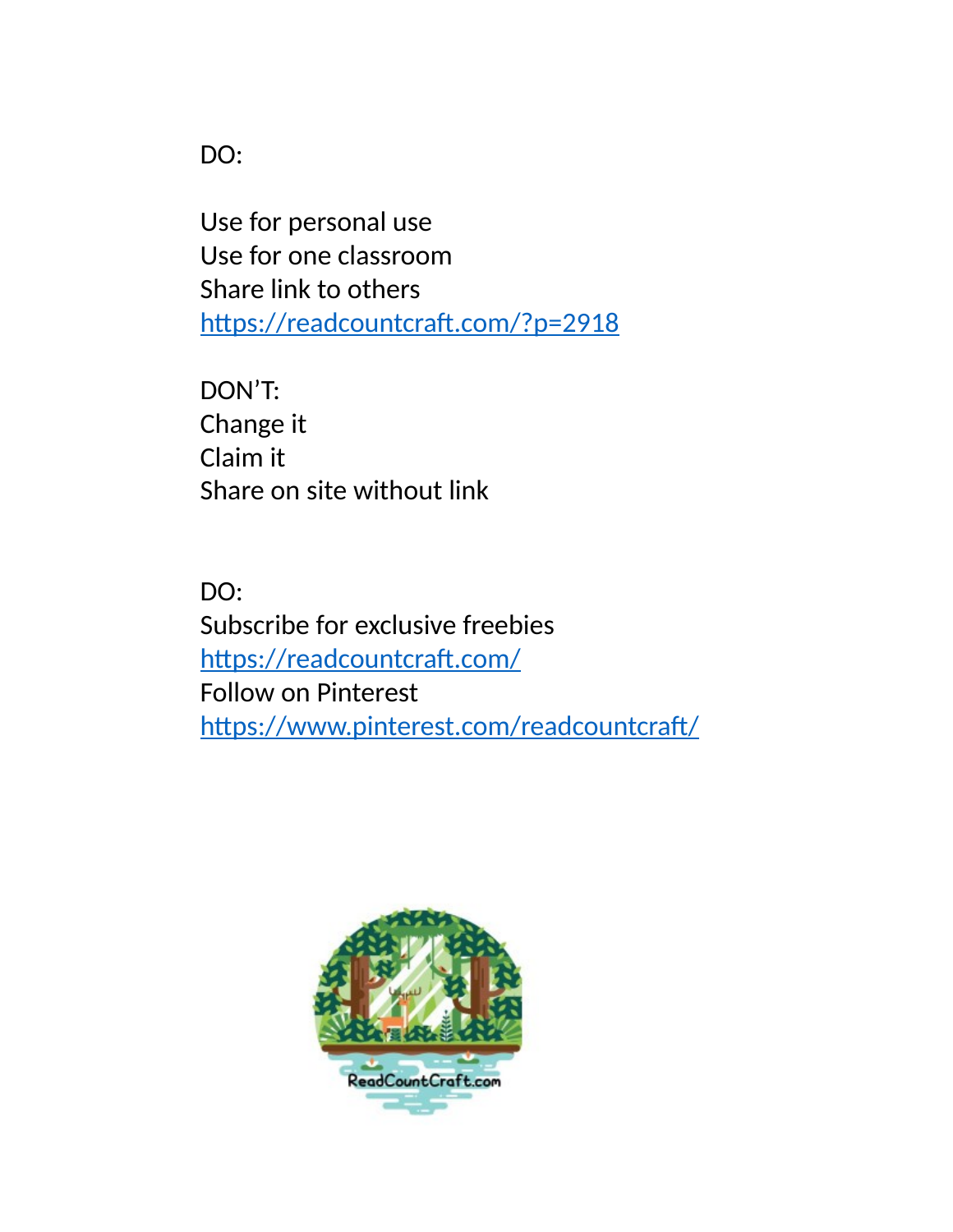# $Do:$

Use for personal use Use for one classroom Share this link: readcountcraft.com Follow me on Pinterest: PINTEREST

Blog Subscribers receive freebies that will become Curriculum for Sell only.

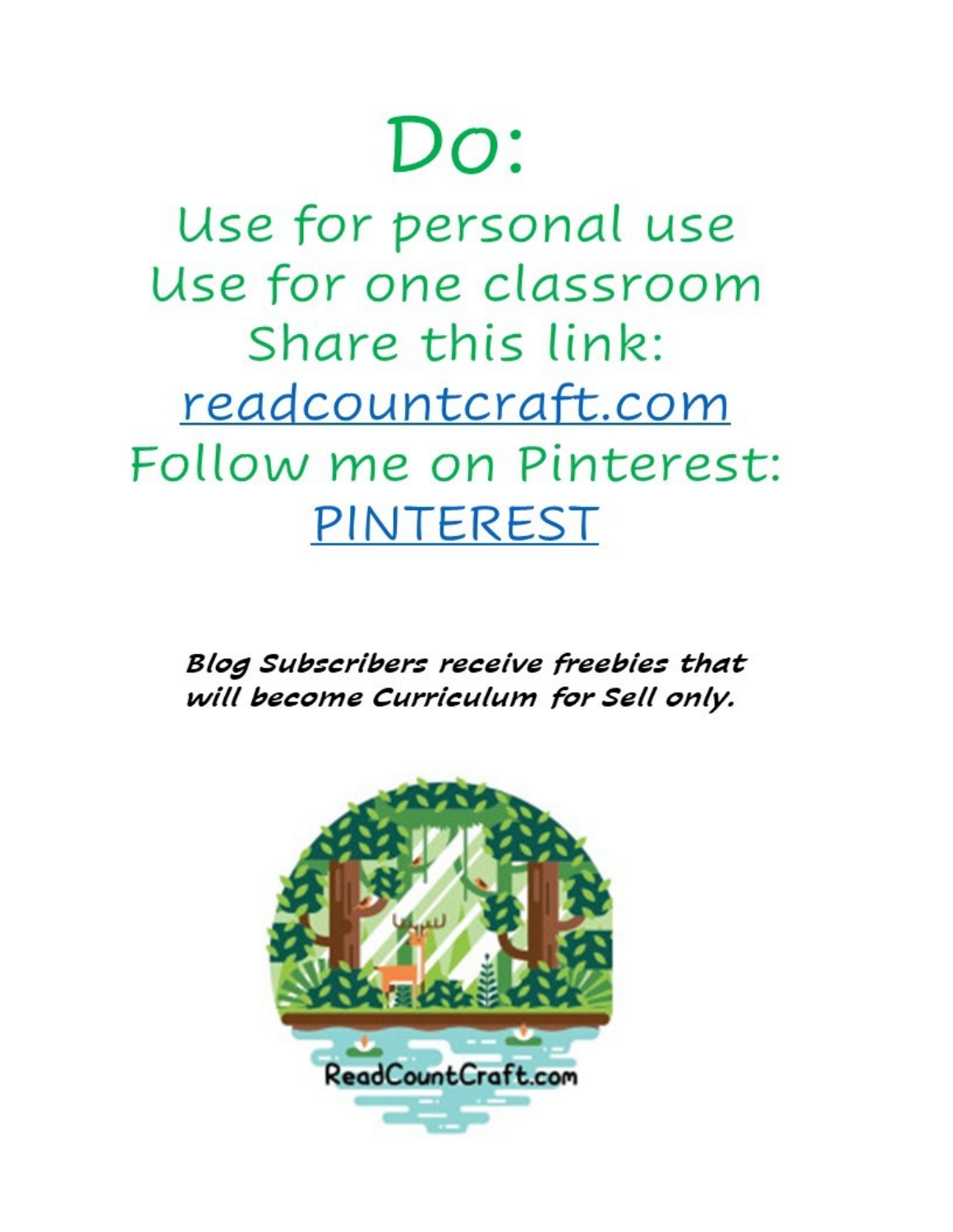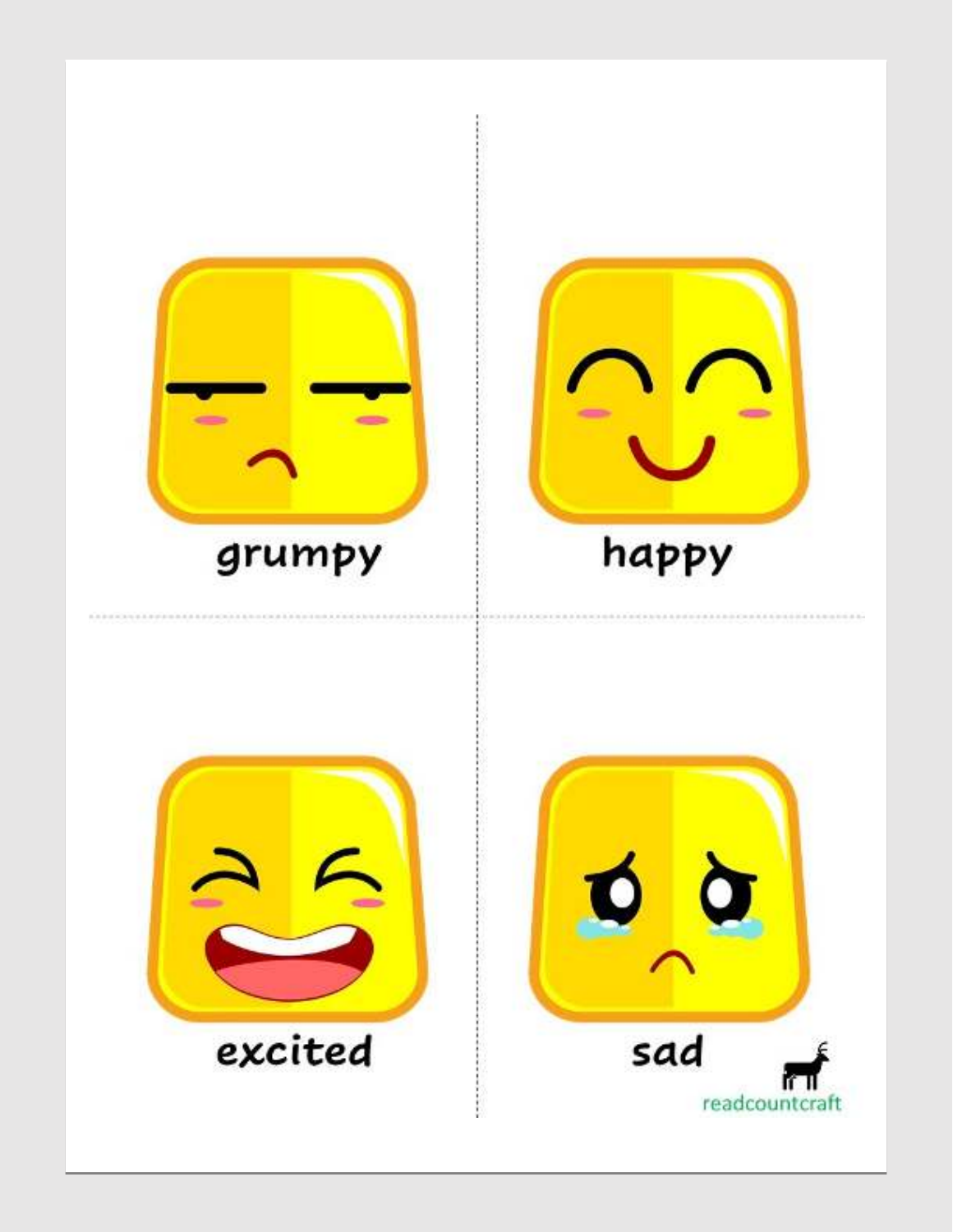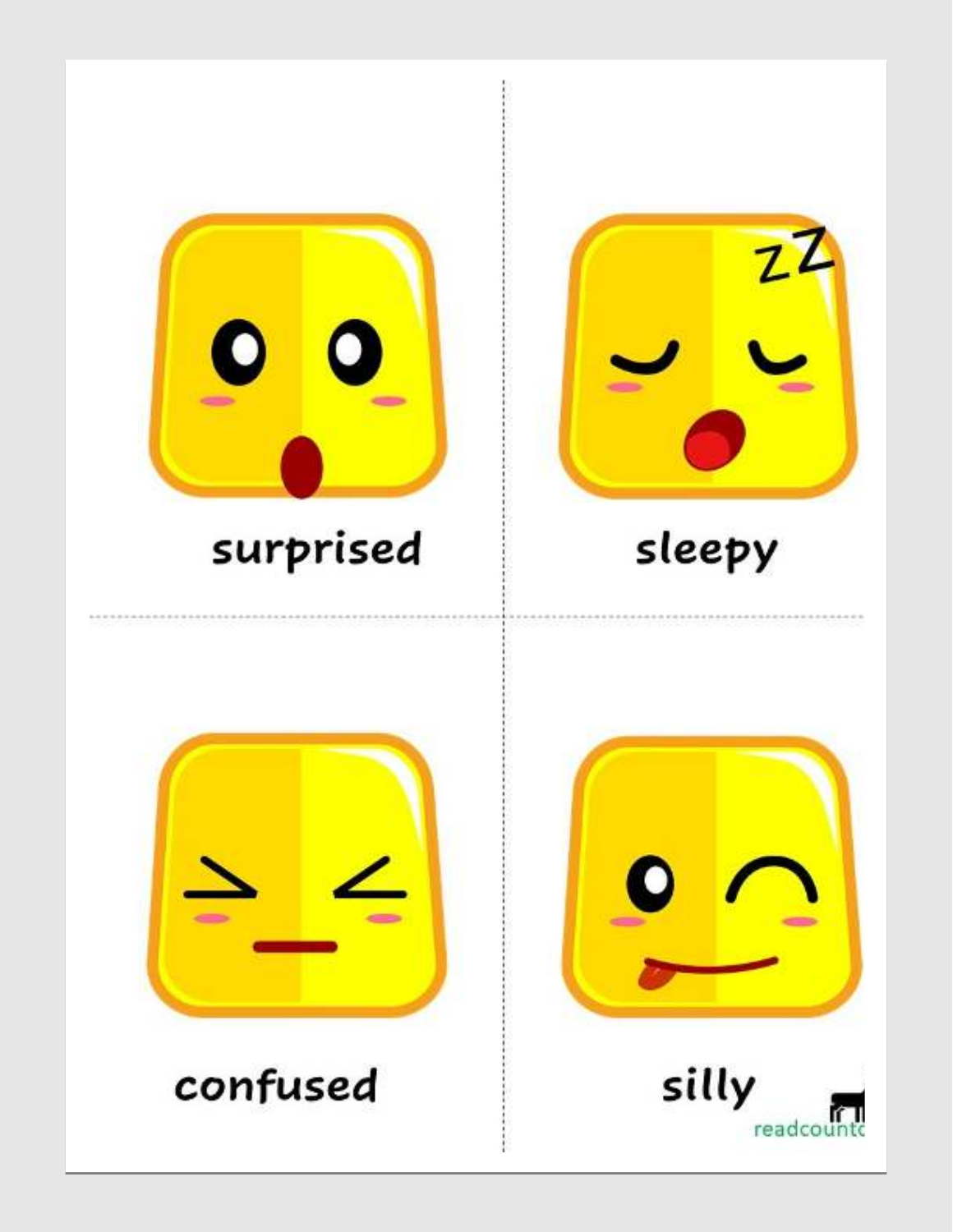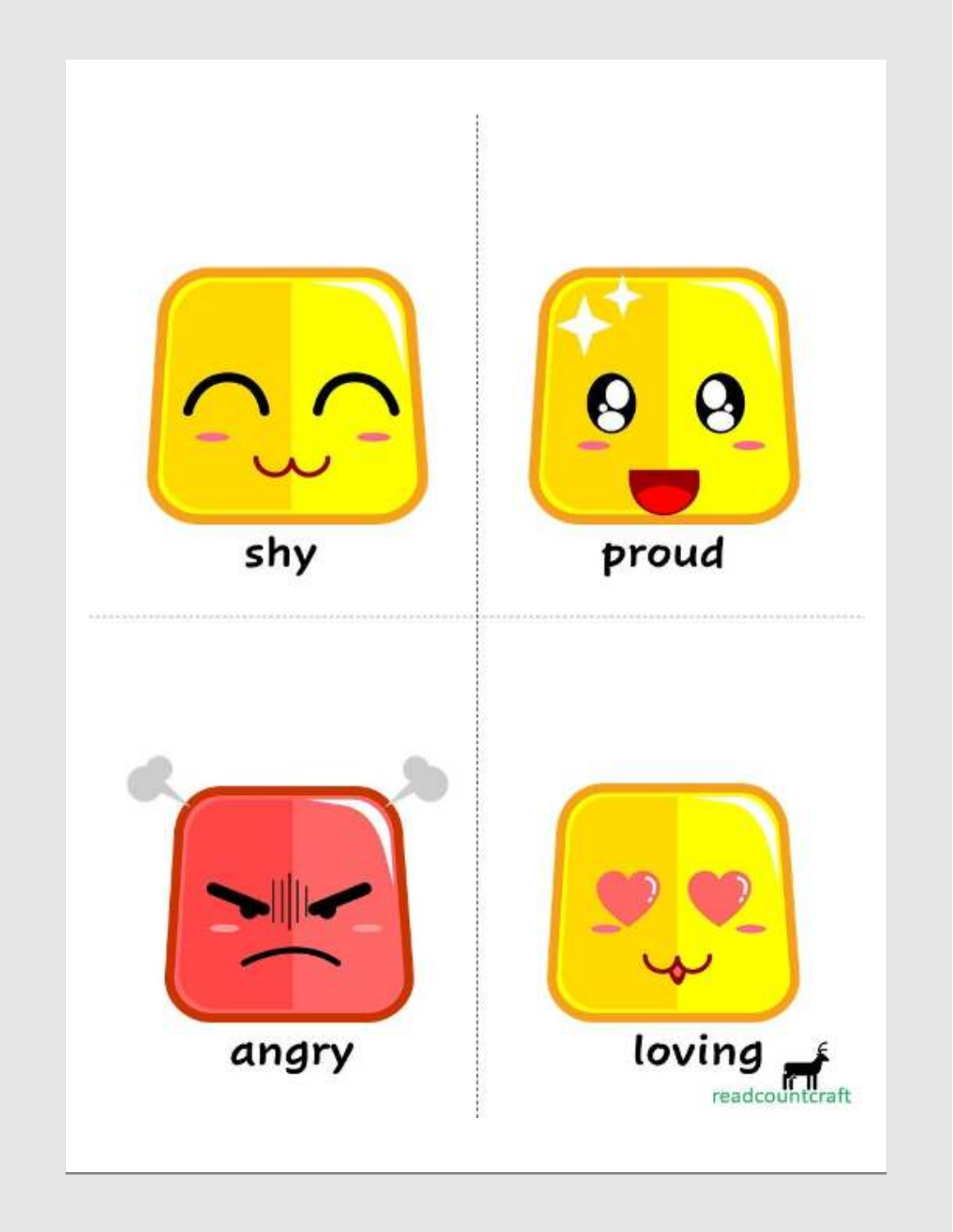# **Supplies and Preparation:**

#### **Emoji Cards:**

 $\longrightarrow$ 

Print and cut Emoji cards to make a deck. Place Face down.

If printed in black and white, child can color the card after each skittles experiment as an additional activity.

**Skittles:** 1 small bag will provide for 2 Skittle Emoji faces. I bought a big bag to have on hand for future Emoji faces.

**Water:** About 1/8 c of warm/hot water in container that is easy to pour out of.

**Round Plate-** to make Skittles Emoji on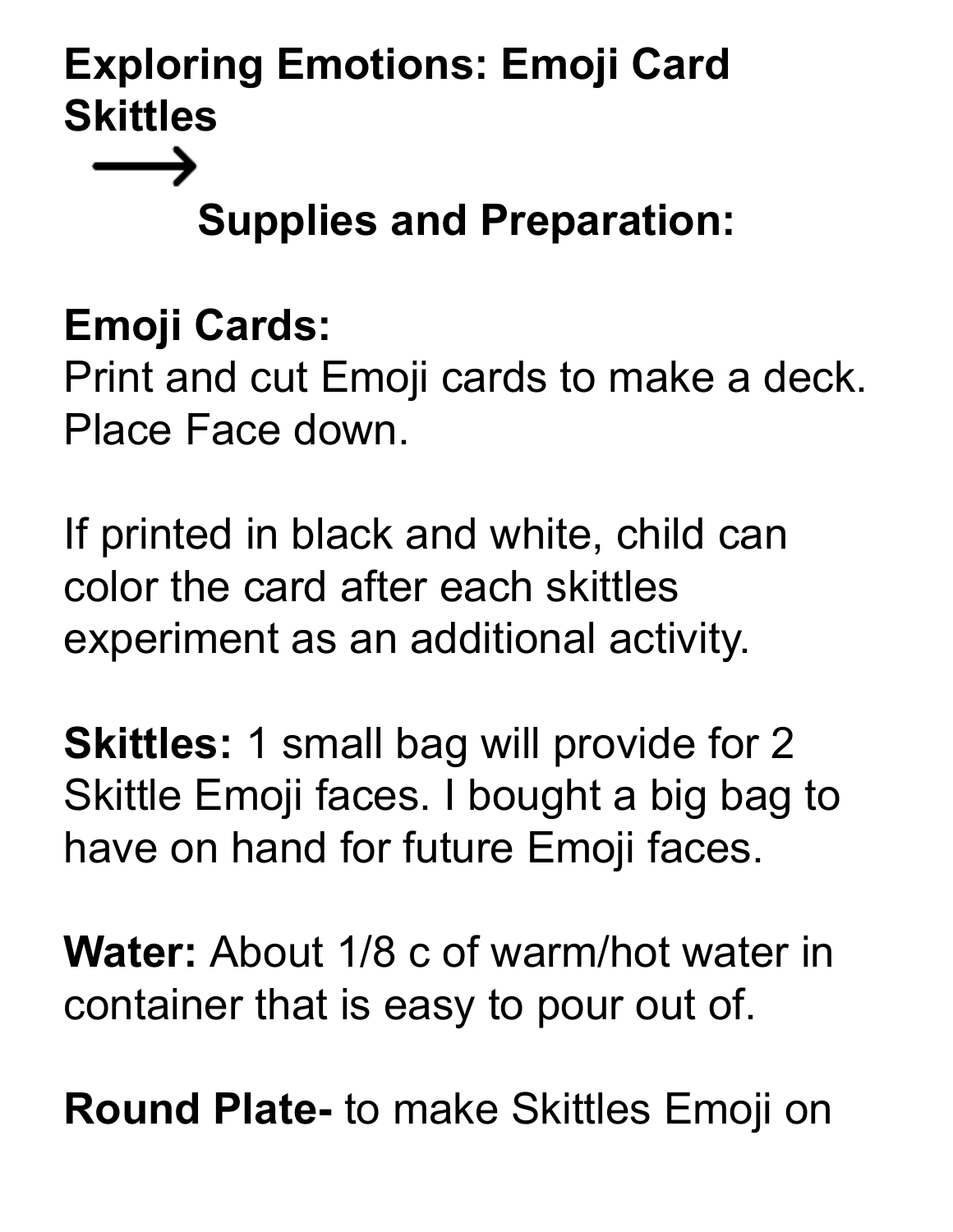**Introducing Emotions**

#### **Read and Act out the emotions in the books.**

Talk about and ask questions about each emotion after child acts out the emotion.

(ex: When do you feel disappointed?)

I asked the 7yo if he wanted to read or act out. He acted out the first book and read the second book. We performed for his 17

month old

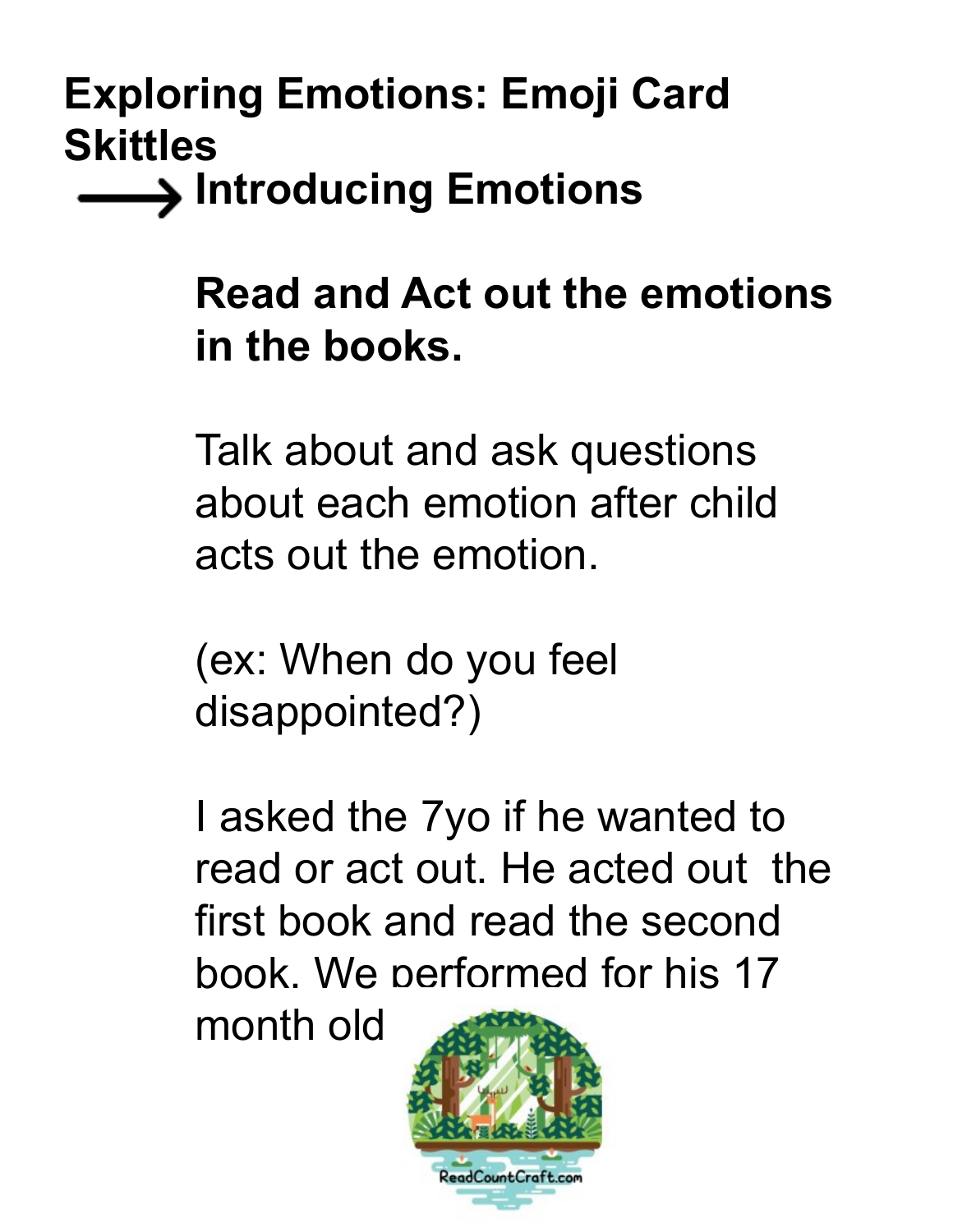## **→→ Play the Game:**

Child picks a card from face down cards on the deck.

Child then uses skittles to create his own Emoji emotional expression.

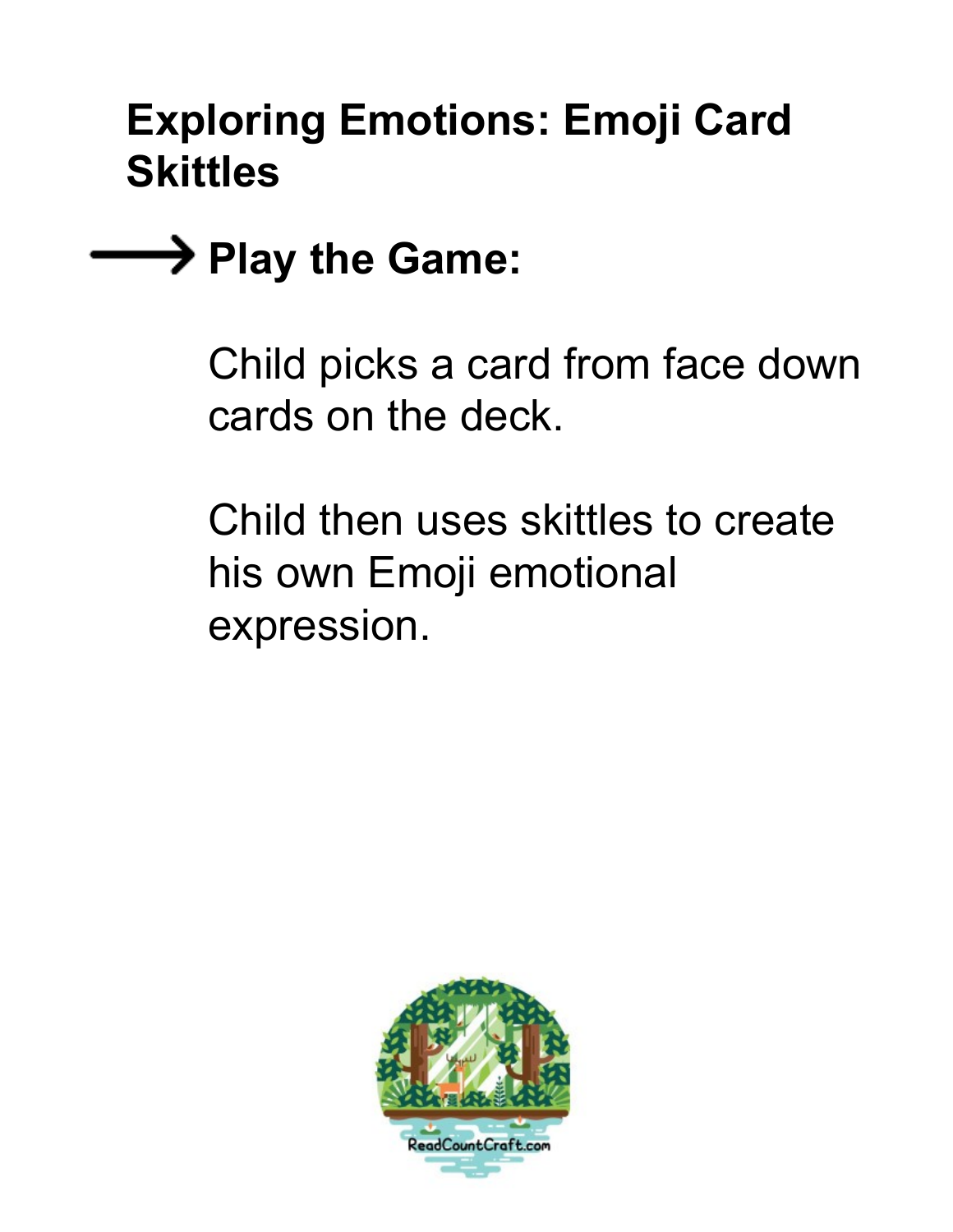# **Skittles Experiment**

Water:

 $\longrightarrow$ 

for younger children- About 1/8 c of warm/ hot water. Pour slowly in the same spot on edge of plate for best effect.

For children who can follow step by step directions and pour-

Provide verbal directions the first time how much in cup, how to pour, SLOWLY. After the 1<sup>st</sup> time review steps then child

can proceed with ment.